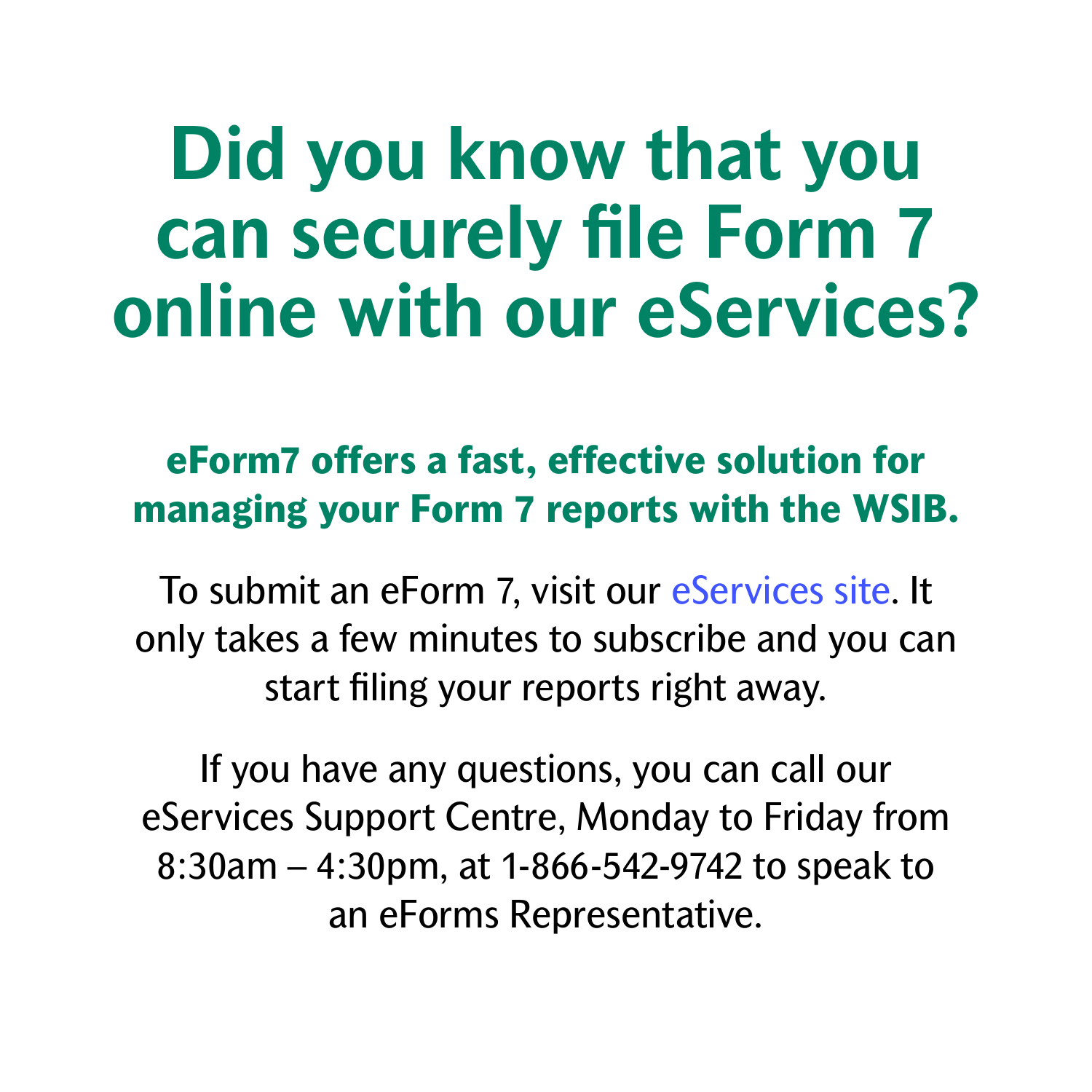<span id="page-1-0"></span>

|                                                         | Toronto ON M5V 3J1                                                                                                                                                                                                                                                                                                                                                                                                                                                                                               | OR 1-888-313-7373                                           | <b>Please PRINT in black ink</b> |                                                                      |               |                           |                                 |                                                                                                |                                                 | <b>Claim Number</b>             |                                            |                                  |
|---------------------------------------------------------|------------------------------------------------------------------------------------------------------------------------------------------------------------------------------------------------------------------------------------------------------------------------------------------------------------------------------------------------------------------------------------------------------------------------------------------------------------------------------------------------------------------|-------------------------------------------------------------|----------------------------------|----------------------------------------------------------------------|---------------|---------------------------|---------------------------------|------------------------------------------------------------------------------------------------|-------------------------------------------------|---------------------------------|--------------------------------------------|----------------------------------|
|                                                         | <b>A. Worker Information</b><br>Job Title/Occupation (at the time of accident/illness - do not use abbreviations)                                                                                                                                                                                                                                                                                                                                                                                                |                                                             |                                  |                                                                      |               | while working for you     | Length of time in this position |                                                                                                |                                                 | <b>Social Insurance Number</b>  |                                            |                                  |
|                                                         | Please check <b>if</b> this worker is a:                                                                                                                                                                                                                                                                                                                                                                                                                                                                         | executive                                                   | elected official                 |                                                                      | owner         |                           |                                 | spouse or relative of the employer                                                             |                                                 |                                 |                                            |                                  |
| start  <br>.ast Name                                    |                                                                                                                                                                                                                                                                                                                                                                                                                                                                                                                  |                                                             | <b>First Name</b>                |                                                                      |               |                           |                                 | Is the worker covered by a<br>Union/Collective Agreement?<br>yes                               | no                                              | <b>Worker Reference Number</b>  |                                            |                                  |
|                                                         | Address (number, street, apt., suite, unit)                                                                                                                                                                                                                                                                                                                                                                                                                                                                      |                                                             |                                  |                                                                      |               |                           | English                         | Worker's preferred language<br>French                                                          |                                                 | Date of<br><b>Birth</b>         | dd<br>mm                                   | уy                               |
| City/Town                                               |                                                                                                                                                                                                                                                                                                                                                                                                                                                                                                                  |                                                             | Province                         | Postal Code                                                          |               |                           | <b>Other</b>                    |                                                                                                |                                                 | Telephone                       |                                            |                                  |
|                                                         |                                                                                                                                                                                                                                                                                                                                                                                                                                                                                                                  |                                                             |                                  |                                                                      |               |                           | <b>Sex</b>                      | M                                                                                              | F                                               | Date of<br>Hire                 | dd<br>mm                                   | уy                               |
|                                                         | <b>B. Employer Information</b>                                                                                                                                                                                                                                                                                                                                                                                                                                                                                   |                                                             |                                  |                                                                      |               |                           |                                 |                                                                                                |                                                 |                                 |                                            | Fold here for<br>#10 envelope    |
|                                                         | Trade and Legal Name (if different provide both)                                                                                                                                                                                                                                                                                                                                                                                                                                                                 |                                                             |                                  |                                                                      |               | Check<br>one:             | Firm                            | OR .<br>Number                                                                                 | Account<br><b>Number</b>                        | <b>Provide Number</b>           |                                            |                                  |
| <b>Mailing Address</b>                                  |                                                                                                                                                                                                                                                                                                                                                                                                                                                                                                                  |                                                             |                                  |                                                                      |               |                           | <b>Rate Group Number</b>        |                                                                                                |                                                 | <b>Classification Unit Code</b> |                                            |                                  |
| City/Town                                               |                                                                                                                                                                                                                                                                                                                                                                                                                                                                                                                  |                                                             |                                  | Province                                                             |               |                           | <b>Postal Code</b>              |                                                                                                | <b>Telephone</b>                                |                                 |                                            |                                  |
|                                                         | <b>Description of Business Activity</b>                                                                                                                                                                                                                                                                                                                                                                                                                                                                          |                                                             |                                  |                                                                      | more workers? | Does your firm have 20 or |                                 | yes<br>l no                                                                                    | <b>FAX Number</b>                               |                                 |                                            |                                  |
|                                                         | Branch Address where worker is based (if different from mailing address - no abbreviations)                                                                                                                                                                                                                                                                                                                                                                                                                      |                                                             |                                  |                                                                      |               |                           |                                 |                                                                                                |                                                 |                                 |                                            |                                  |
| City/Town                                               |                                                                                                                                                                                                                                                                                                                                                                                                                                                                                                                  |                                                             |                                  | Province                                                             |               |                           | <b>Postal Code</b>              |                                                                                                |                                                 | <b>Alternate Telephone</b>      |                                            |                                  |
|                                                         | <b>C. Accident/Illness Dates and Details</b>                                                                                                                                                                                                                                                                                                                                                                                                                                                                     |                                                             |                                  |                                                                      |               |                           |                                 |                                                                                                |                                                 |                                 |                                            |                                  |
| 1. Date and hour of<br>accident/Awareness<br>of illness | dd                                                                                                                                                                                                                                                                                                                                                                                                                                                                                                               | mm<br>yy                                                    |                                  | IAM<br>PM                                                            |               |                           |                                 | <b>2.</b> Who was the accident/illness reported to? (Name & Position)                          |                                                 |                                 |                                            |                                  |
| Date and hour reported<br>to employer                   | dd                                                                                                                                                                                                                                                                                                                                                                                                                                                                                                               | mm<br>уу                                                    |                                  | <b>JAM</b><br><b>PM</b>                                              |               |                           |                                 | <b>Telephone</b>                                                                               |                                                 |                                 |                                            | Ext.                             |
| <b>Fatality</b>                                         | <b>3.</b> Was the accident/illness:<br>Sudden Specific Event/Occurrence<br><b>Gradually Occurring Over Time</b><br><b>Occupational Disease</b>                                                                                                                                                                                                                                                                                                                                                                   |                                                             |                                  | Struck/Caught<br>Overexertion<br><b>Repetition</b><br>Fire/Explosion |               |                           | Fall<br>Assault<br><b>Other</b> | 4. Type of accident/illness: (Please check all that apply)<br>Harmful Substances/Environmental |                                                 |                                 | Slip/Trip<br><b>Motor Vehicle Incident</b> |                                  |
| Head<br>Face<br>Eye(s)<br>Ear(s)<br><b>Other</b>        | 5. Area of Injury (Body Part) - (Please check all that apply)<br><b>Teeth</b><br>Neck<br><b>Chest</b>                                                                                                                                                                                                                                                                                                                                                                                                            | <b>Upper back</b><br>Lower back<br>Abdomen<br><b>Pelvis</b> | Left                             | Shoulder<br>Arm<br><b>Elbow</b><br>Forearm                           | Right         | Left                      | Wrist<br>Hand<br>Finger(s)      | Right<br>Left                                                                                  | Hip<br><b>Thigh</b><br>Knee<br><b>Lower Leg</b> | Right                           | Left                                       | Right<br>Ankle<br>Foot<br>Toe(s) |
|                                                         | 6. Describe what happened to cause the accident/illness and what the worker was doing at the time (lifting a 50 lb. box, slipped on wet floor, repetitive movements,<br>etc). Include what the injury is and any details of equipment, materials, environmental conditions (work area, temperature, noise, chemical, gas, fumes, other<br>person) that may have contributed. For a condition that occurred gradually over time, please attach a description of the physical<br>activity required to do the work. |                                                             |                                  |                                                                      |               |                           |                                 |                                                                                                |                                                 |                                 |                                            |                                  |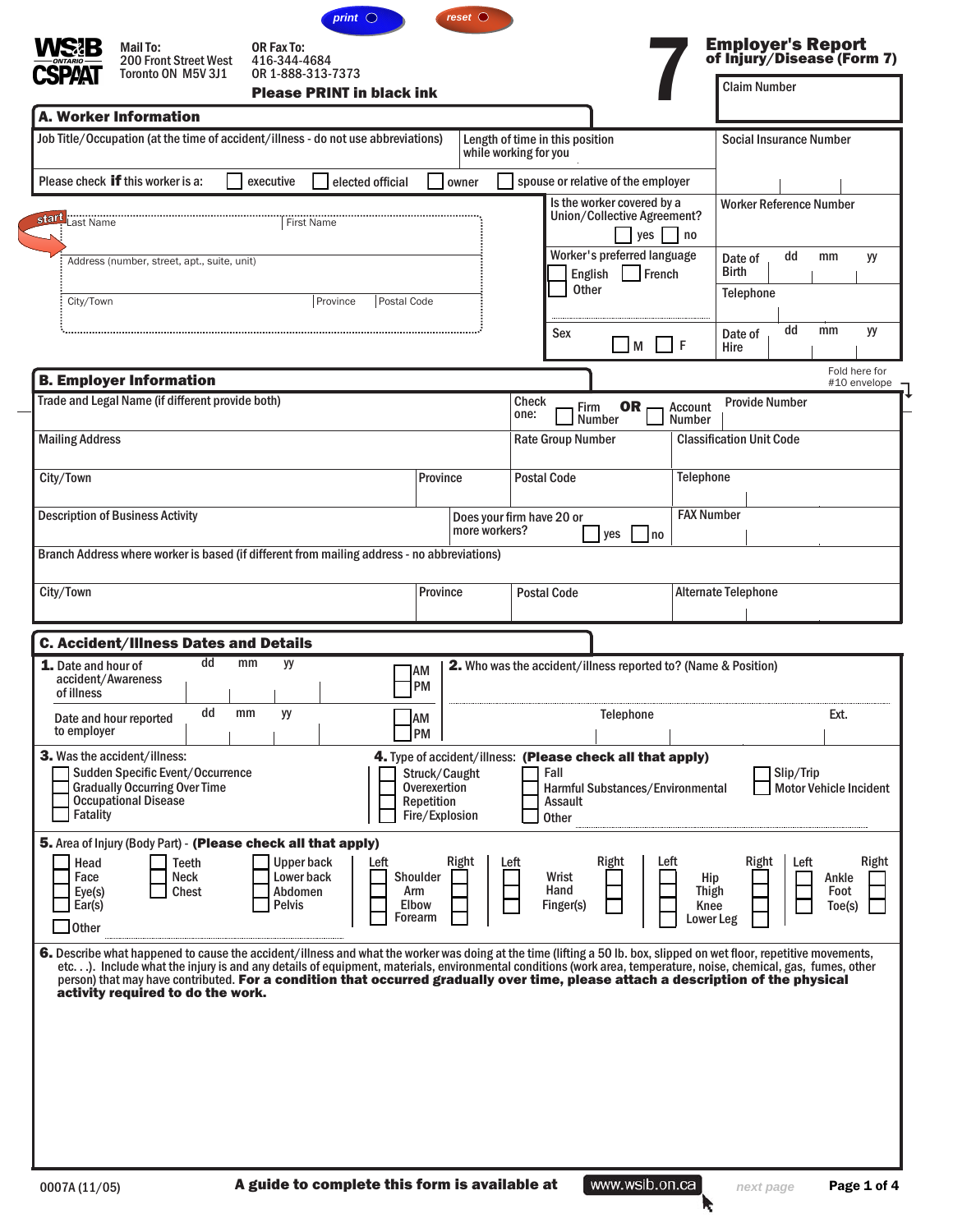<span id="page-2-0"></span>

# **Employer's Report Employer's Report**<br>of Injury/Disease (Form 7)<br>Claim Number

| <b>Worker Name</b>      |                                                                                                                                                                                                                                                                                                                                                                                                                                                                                                                                                  |                            | <b>Social Insurance Number</b>                  |
|-------------------------|--------------------------------------------------------------------------------------------------------------------------------------------------------------------------------------------------------------------------------------------------------------------------------------------------------------------------------------------------------------------------------------------------------------------------------------------------------------------------------------------------------------------------------------------------|----------------------------|-------------------------------------------------|
|                         | <b>Accident/Illness Dates and Details (Continued)</b>                                                                                                                                                                                                                                                                                                                                                                                                                                                                                            |                            |                                                 |
| stant<br>$\overline{a}$ | Specify where (shop floor, warehouse, client/customer site, parking lot, etc).<br>Did the accident/illness happen on the employer's<br>premises (owned, leased or maintained)?-<br>yes<br>l no                                                                                                                                                                                                                                                                                                                                                   |                            |                                                 |
| 8.                      | If yes, where (city, province/state, country).<br>Did the accident/illness happen outside the Province<br>of Ontario?<br>$ yes $ $ no$                                                                                                                                                                                                                                                                                                                                                                                                           |                            |                                                 |
| 9.                      | If yes, provide name(s), position(s), and work phone number(s).<br>Are you aware of any witnesses or other employees<br>involved in this accident/illness?<br>$\n  ves\n$<br>l Ino<br>2.                                                                                                                                                                                                                                                                                                                                                         |                            |                                                 |
|                         | <b>10.</b> Was any individual, who does not work for your firm,<br>If yes, please provide name and work phone number<br>partially or totally responsible for this<br>accident/illness?<br><b>ves</b><br>  no                                                                                                                                                                                                                                                                                                                                     |                            |                                                 |
|                         | If yes, please explain<br>11. Are you aware of any prior similar or related problem,<br>injury or condition?<br>yes<br>– I no                                                                                                                                                                                                                                                                                                                                                                                                                    |                            |                                                 |
|                         | 12. If you have concerns about this claim, attach a written submission to this form.<br>submission attached                                                                                                                                                                                                                                                                                                                                                                                                                                      |                            |                                                 |
|                         | <b>Emergency department</b><br>Other:<br>Name, address and phone number of health professional<br>or facility who treated this worker (if known)                                                                                                                                                                                                                                                                                                                                                                                                 | Health professional office |                                                 |
|                         | E. Lost Time - No Lost Time<br>1. Please choose one of the following indicators. After the day of accident/awareness of illness, this worker:<br>Returned to his/her regular job and has not lost any time and/or earnings. (Complete sections G and J).<br>Returned to modified work and has not lost any time and/or earnings. (Complete sections F, G, and J).<br>Has lost time and/or earnings. (Complete ALL remaining sections).<br>dd<br>dd<br>mm<br>уy<br>Provide date worker first lost time<br>Date worker returned to work (if known) | mm<br>уу                   | regular work<br>modified work                   |
|                         | 2. This Lost Time - No Lost Time - Modified Work information was confirmed by:<br><b>Telephone</b><br>Myself<br><b>Other</b><br>Name                                                                                                                                                                                                                                                                                                                                                                                                             |                            | Ext.                                            |
|                         | <b>F. Return To Work</b>                                                                                                                                                                                                                                                                                                                                                                                                                                                                                                                         |                            |                                                 |
|                         | <b>2.</b> Has modified work been<br><b>3.</b> Has modified work been<br>1. Have you been provided with work<br>If yes, was it<br>limitations for this worker's injury?<br>discussed with this worker?<br>offered to this worker?                                                                                                                                                                                                                                                                                                                 | Accepted                   | Declined<br>If Declined please attach a copy of |
|                         | $ yes $   no<br> yes    no<br>yes  <br>  no<br>4. Who is responsible for arranging worker's return to work                                                                                                                                                                                                                                                                                                                                                                                                                                       |                            | the written offer given to the worker.          |
|                         | <b>Telephone</b><br>Other<br><b>Myself</b><br>Name …                                                                                                                                                                                                                                                                                                                                                                                                                                                                                             |                            | Ext.                                            |
|                         | 0007A (11/05)                                                                                                                                                                                                                                                                                                                                                                                                                                                                                                                                    | next page                  | Page 2 of 4                                     |

Please PRINT in black ink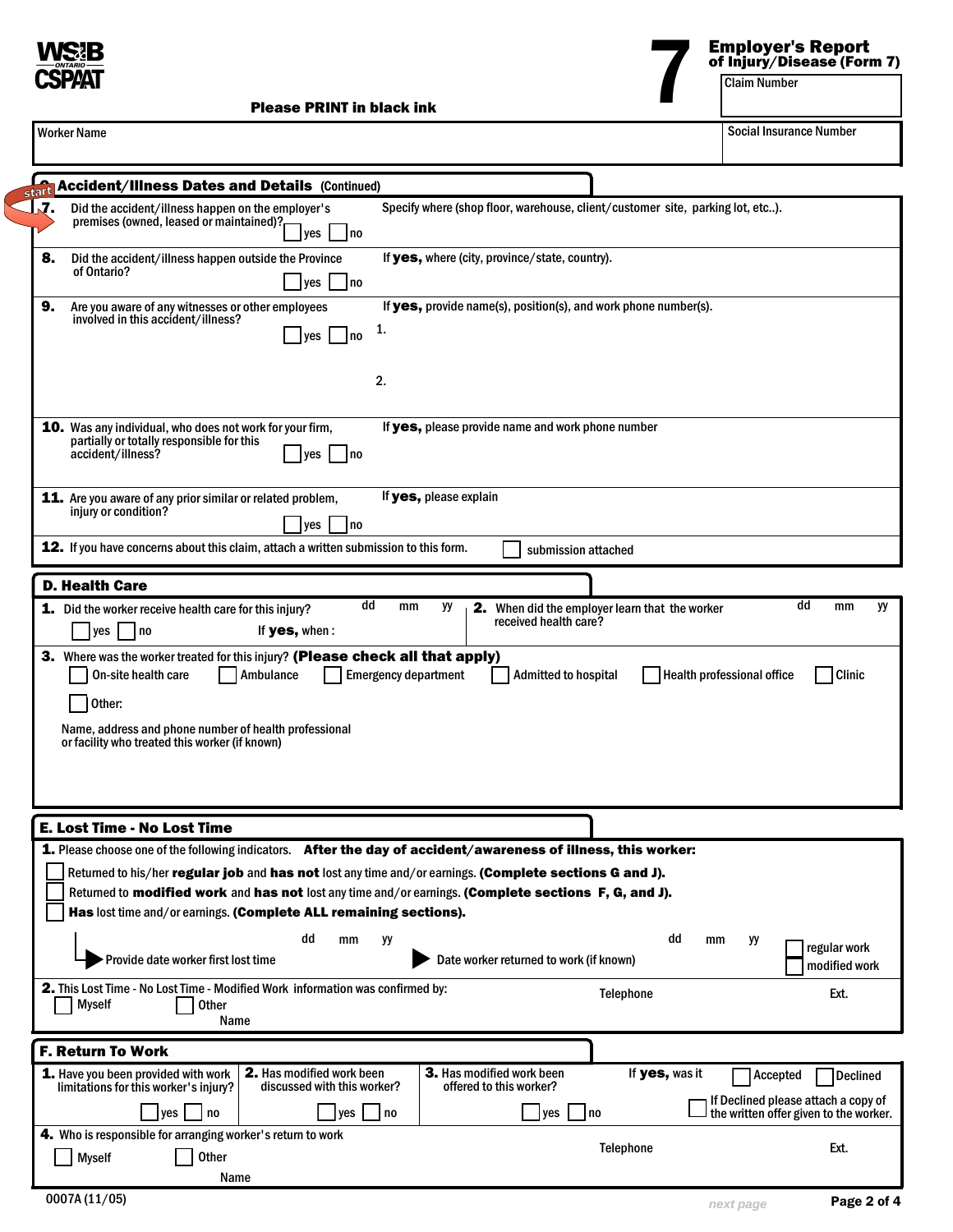<span id="page-3-0"></span>

|  | <b>Employer's Report<br/>of Injury/Disease (Form 7)</b> |
|--|---------------------------------------------------------|
|  | <b>Claim Number</b>                                     |

|                                                                                                                      |                                                                                                                                                                                            |                                          |                                                                                                                                              |                                                                                                                                            |                        |                                                                                           |                                           | <b>Social Insurance Number</b>               |
|----------------------------------------------------------------------------------------------------------------------|--------------------------------------------------------------------------------------------------------------------------------------------------------------------------------------------|------------------------------------------|----------------------------------------------------------------------------------------------------------------------------------------------|--------------------------------------------------------------------------------------------------------------------------------------------|------------------------|-------------------------------------------------------------------------------------------|-------------------------------------------|----------------------------------------------|
|                                                                                                                      |                                                                                                                                                                                            |                                          | G. Base Wage/Employment Information - (Do not include overtime here)                                                                         |                                                                                                                                            |                        |                                                                                           |                                           |                                              |
| <b>Permanent Full Time</b><br><b>Permanent Part Time</b><br><b>Temporary Full Time</b><br><b>Temporary Part Time</b> | $1.1$ . Is this worker (Please check all that apply)                                                                                                                                       | Casual/Irregular<br>Seasonal<br>Contract |                                                                                                                                              | <b>Student</b><br>Unpaid/Trainee<br><b>Other</b>                                                                                           |                        | <b>Registered Apprentice</b><br><b>Optional Insurance</b>                                 |                                           | <b>Owner Operator or</b><br>(Sub) Contractor |
| 2. Regular rate of pay                                                                                               | \$                                                                                                                                                                                         | per                                      | hour                                                                                                                                         | day<br>week                                                                                                                                | other                  |                                                                                           |                                           |                                              |
|                                                                                                                      | <b>H. Additional Wage Information</b>                                                                                                                                                      |                                          |                                                                                                                                              |                                                                                                                                            |                        |                                                                                           |                                           |                                              |
| 1. Net Claim Code<br>or Amount                                                                                       | Federal                                                                                                                                                                                    |                                          | Provincial                                                                                                                                   |                                                                                                                                            | <b>2.</b> Vacation pay | - on each cheque?                                                                         | $ yes $ $ no$                             | Provide<br>percentage                        |
| <b>3.</b> Date and hour last worked<br>dd<br>mm                                                                      | уy                                                                                                                                                                                         |                                          | 4. Normal working hours on<br>last day worked<br><b>From</b>                                                                                 | To                                                                                                                                         |                        | 5. Actual earnings for<br>last day worked                                                 |                                           | 6. Normal earnings for<br>last day worked    |
|                                                                                                                      |                                                                                                                                                                                            | AM<br>PM                                 |                                                                                                                                              | AM<br><b>PM</b>                                                                                                                            | AM<br>\$<br><b>PM</b>  |                                                                                           |                                           | \$                                           |
| <b>7.</b> Advances on wages:                                                                                         | Is the worker being paid while he/she recovers?                                                                                                                                            |                                          | yes<br>Ino                                                                                                                                   | If yes, indicate:                                                                                                                          | Full/Regular           | Other                                                                                     |                                           |                                              |
|                                                                                                                      | * For Rotational Shift workers - If the shift cycle exceeds 4 weeks,<br>please attach the earnings information for the last complete shift<br>cycle prior to the date of accident/illness. |                                          |                                                                                                                                              | 8. Other Earnings (Not Regular Wages): Provide the total of additional earnings for each week for the 4 weeks before the accident/illness. |                        | Use these spaces for any other earnings<br>(indicate Commission, Differentials, Premiums, |                                           |                                              |
| Period                                                                                                               | <b>From Date</b><br>(dd/mm/yy)                                                                                                                                                             | <b>To Date</b><br>(dd/mm/yy)             | Mandatory<br>Overtime Pay                                                                                                                    | <b>Voluntary</b><br><b>Overtime Pay</b>                                                                                                    | Commission             | Bonus, Tips, In Lieu %, etc).<br>Commission                                               | Commission                                | <b>Commission</b>                            |
| Week 1                                                                                                               |                                                                                                                                                                                            |                                          | \$                                                                                                                                           | \$                                                                                                                                         | \$                     | \$                                                                                        | \$                                        | \$                                           |
| Week 2                                                                                                               |                                                                                                                                                                                            |                                          | \$                                                                                                                                           | \$                                                                                                                                         | \$                     | \$                                                                                        | \$                                        | \$                                           |
| Week 3<br>Week 4                                                                                                     |                                                                                                                                                                                            |                                          | \$<br>\$                                                                                                                                     | \$<br>\$                                                                                                                                   | \$<br>\$               | \$<br>\$                                                                                  | \$<br>\$                                  | \$<br>\$                                     |
|                                                                                                                      |                                                                                                                                                                                            |                                          |                                                                                                                                              |                                                                                                                                            |                        |                                                                                           |                                           |                                              |
|                                                                                                                      |                                                                                                                                                                                            |                                          | I. Work Schedule (Complete either A, B or C. Do not include overtime shifts)<br>(A.) Regular Schedule - Indicate normal work days and hours. |                                                                                                                                            |                        |                                                                                           |                                           | Example: Monday to Friday, 40 hours          |
| Sunday                                                                                                               | Monday                                                                                                                                                                                     | Tuesday                                  | Wednesday                                                                                                                                    | <b>Thursday</b><br>Friday                                                                                                                  | Saturday               |                                                                                           | s<br>M                                    | W<br>$F \mid S$<br>Т                         |
| or,                                                                                                                  |                                                                                                                                                                                            |                                          |                                                                                                                                              |                                                                                                                                            |                        |                                                                                           | 8                                         | 8<br>8<br>8 <sup>1</sup><br>8                |
|                                                                                                                      | (B.) Repeating Rotational Shift Worker - Provide                                                                                                                                           |                                          |                                                                                                                                              |                                                                                                                                            |                        |                                                                                           |                                           |                                              |
| <b>NUMBER OF</b>                                                                                                     |                                                                                                                                                                                            |                                          | <b>NUMBER OF</b><br><b>DAYS OFF</b>                                                                                                          | <b>HOURS</b>                                                                                                                               | PER SHIFT(s)           |                                                                                           | <b>NUMBER OF WEEKS</b><br><b>IN CYCLE</b> |                                              |
| <b>DAYS ON</b>                                                                                                       |                                                                                                                                                                                            |                                          |                                                                                                                                              | <b>Example:</b> 4 days on, 4 days off, 12 hours per shift, 8 weeks in cycle.                                                               |                        |                                                                                           |                                           |                                              |
|                                                                                                                      |                                                                                                                                                                                            |                                          |                                                                                                                                              |                                                                                                                                            |                        |                                                                                           |                                           |                                              |
|                                                                                                                      |                                                                                                                                                                                            |                                          | Varied or Irregular Work Schedule - Provide the total number of regular hours and shifts for each week for the 4 weeks                       | prior to the accident/illness. (Do not include overtime hours or shifts here).                                                             |                        |                                                                                           |                                           |                                              |
|                                                                                                                      |                                                                                                                                                                                            |                                          | Week 1                                                                                                                                       | Week <sub>2</sub>                                                                                                                          |                        | Week <sub>3</sub>                                                                         |                                           | Week 4                                       |
|                                                                                                                      | From/To Dates (dd/mm/yy)                                                                                                                                                                   |                                          |                                                                                                                                              |                                                                                                                                            |                        | I                                                                                         |                                           |                                              |
|                                                                                                                      | <b>Total Hours Worked</b>                                                                                                                                                                  |                                          |                                                                                                                                              |                                                                                                                                            |                        |                                                                                           |                                           |                                              |
|                                                                                                                      | <b>Total Shifts Worked</b>                                                                                                                                                                 |                                          |                                                                                                                                              |                                                                                                                                            |                        |                                                                                           |                                           |                                              |
|                                                                                                                      |                                                                                                                                                                                            |                                          |                                                                                                                                              | J. It is an offence to deliberately make false statements to the Workplace Safety and Insurance Board.                                     |                        |                                                                                           |                                           |                                              |
|                                                                                                                      | Name of person completing this report (please print)                                                                                                                                       |                                          |                                                                                                                                              | I declare that all of the information provided on pages 1, 2, and 3 is true.                                                               | <b>Official title</b>  |                                                                                           |                                           |                                              |
|                                                                                                                      |                                                                                                                                                                                            |                                          |                                                                                                                                              |                                                                                                                                            |                        |                                                                                           |                                           | dd<br>mm                                     |
| <b>Signature</b>                                                                                                     |                                                                                                                                                                                            |                                          | Please print form & sign before returning to the WSIB                                                                                        | Telephone                                                                                                                                  |                        | Ext.                                                                                      |                                           | Date                                         |

THE WORKPLACE SAFETY AND INSURANCE ACT REQUIRES YOU GIVE A COPY OF THIS FORM TO YOUR WORKER<br>Page Page 0007A (11/05)